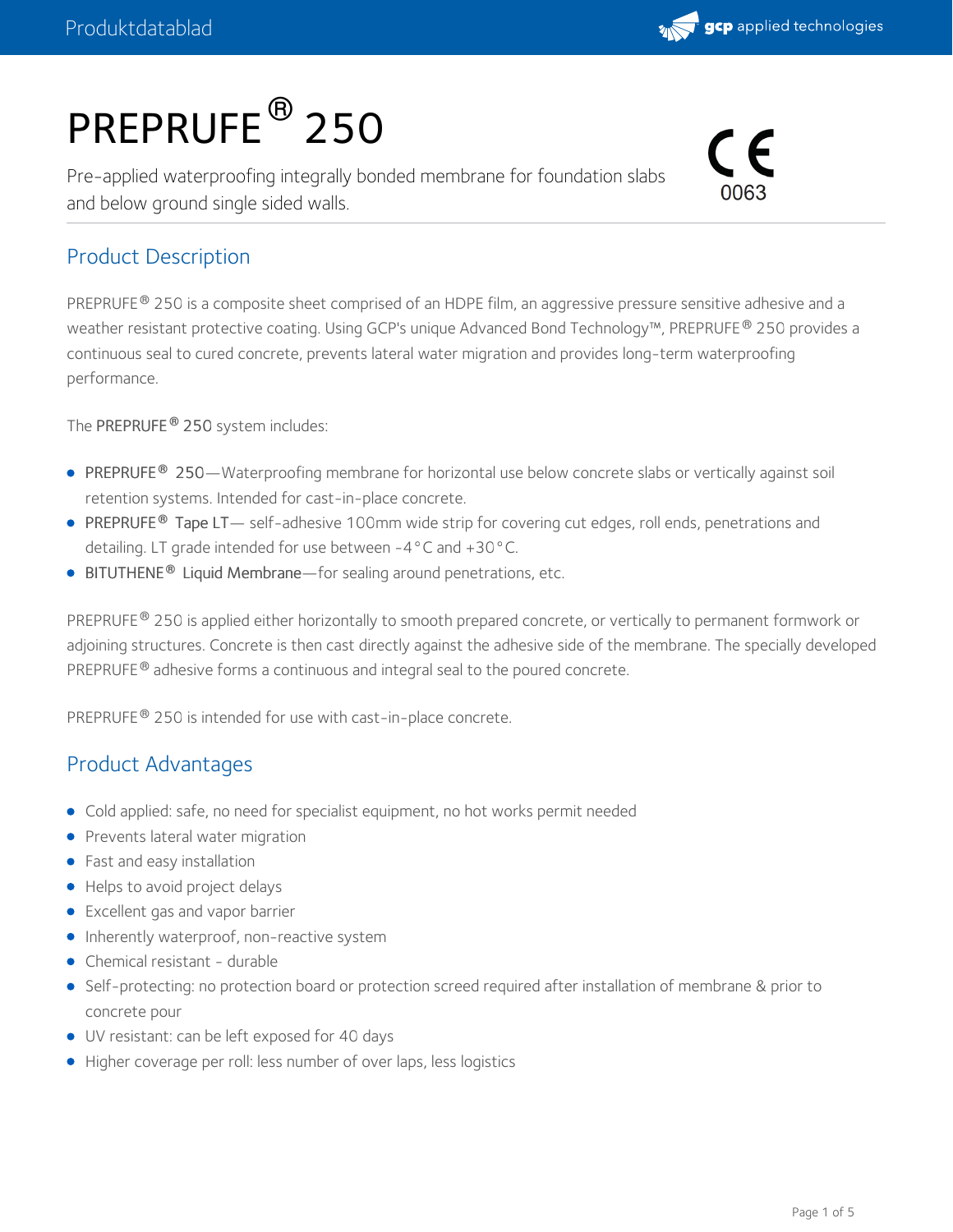

#### Advantages

- Prevents lateral water migration—GCP's Advanced Bond Technology™ forms a continuous, adhesive and integral seal to concrete poured against it
- Fast and easy installation—primerless adhesive laps
- Excellent gas and vapor barrier—protects the structure from the harmful effects of moisture
- Inherently waterproof, non-reactive system-
	- − Cannot activate prematurely or be washed away
	- − Not reliant on confining pressures or hydration
	- − Unaffected by freeze/thaw, wet/dry cycling
	- − Protects against salt, sulfate and a wide range of contaminants
- Self protecting—ready for immediate placement of reinforcing steel and concrete without costly protective layers

#### Applications

PREPRUFE® 250 is intended for use as an economical waterproofing solution for low risk basements and other less critical structures below ground.

For critical projects (i.e. occupied space and sensitive environments), GCP recommends the use of PREPRUFE® Plus with dual adhesive ZipLap™ technology. See separate data sheet.

#### Limitations

PREPRUFE® 250 membrane can be turned up the inside face of slab formwork but is not recommended for conventional twinsided formwork on walls, etc. Use BITUTHENE® self-adhesive membrane for walls after removal of formwork for a fully-bonded system to all structural surfaces.

#### Use

PREPRUFE® 250 is supplied in rolls 1.2 m wide, interwound with a disposable plastic release liner which must be removed before placing reinforcement and concrete.

#### Substrate Preparation

All surfaces—It is essential to create a sound and solid substrate to eliminate movement during the concrete pour. Substrates must be regular and smooth, with no gaps or voids greater than 12 mm. Grout around all penetrations such as utility conduits, etc. for stability.

Horizontal—The substrate must be free of loose aggregate and sharp protrusions. An angular profiled blinding is recommended rather than a sloping or rounded substrate. The surface does not need to be dry but standing water must be removed.

Vertical—Use concrete, plywood, insulation or other approved facing to sheet piling to provide support to the membrane. Board systems such as timber lagging must be close butted to provide support and not more than 12 mm out of alignment.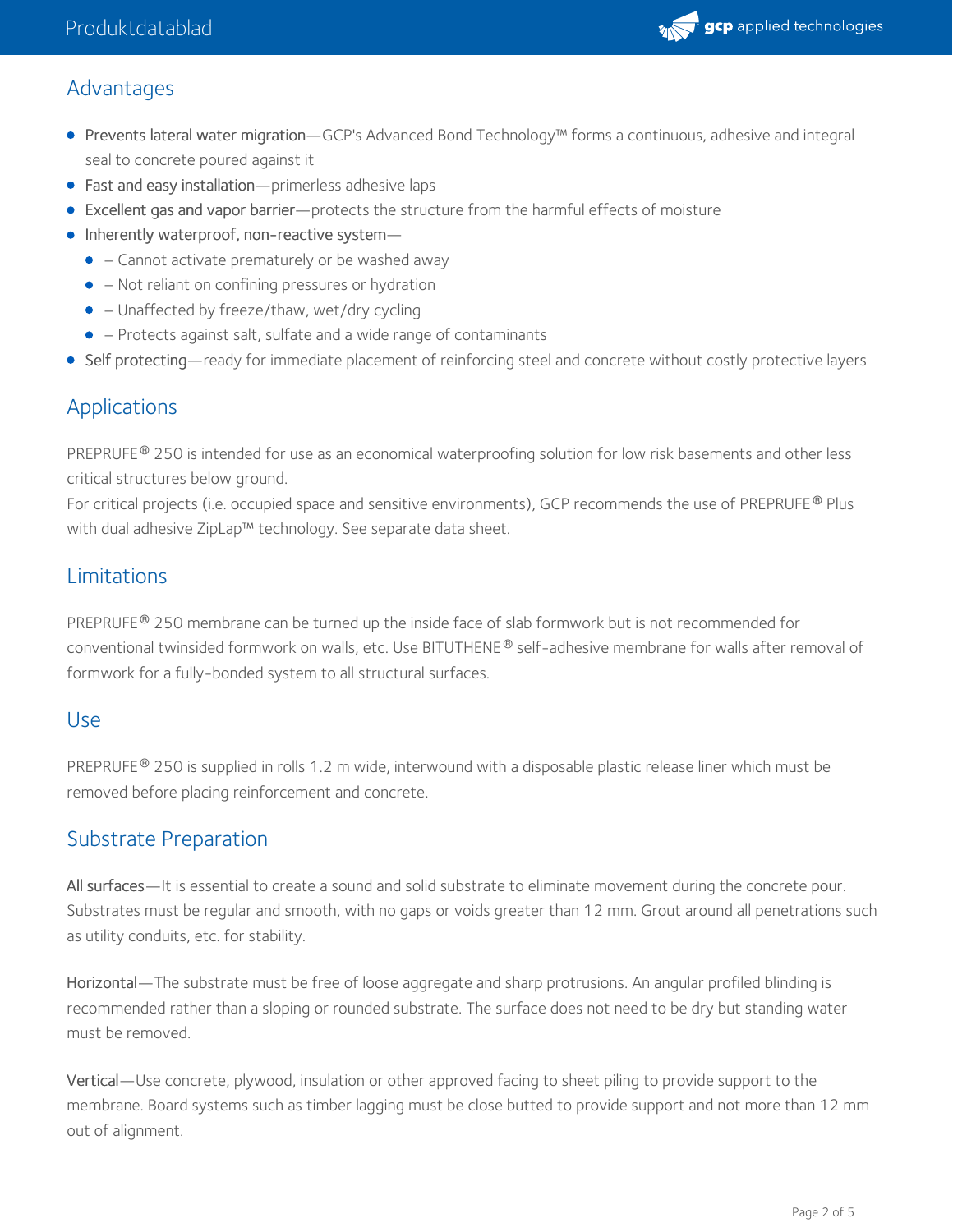

#### Membrane Installation

PREPRUFE  $^{\circledR}$  250 membrane can be applied at temperatures of +5 °C and above. Below +13 °C all PREPRUFE  $^{\circledR}$  250 laps should be secured with PREPRUFE® Tape LT.

Horizontal substrates—Place the membrane HDPE film side to the substrate with the clear plastic release liner facing towards the concrete pour. End laps should be staggered to avoid a build up of layers. Leave plastic release liner in position until overlap procedure is completed.

Accurately position succeeding sheets to overlap the previous sheet 75 mm along the marked selvedge. Ensure the underside of the succeeding sheet is clean, dry and free from contamination before attempting to overlap. Peel back the plastic release liner from between the overlaps as the two layers are bonded together.

Ensure a continuous bond is achieved without creases and roll firmly with a heavy roller. Completely remove the plastic liner to expose the protective coating. Any initial tack will quickly disappear.

On completion of the intallation, ensure complete removal of the plastic liner from all membrane and tape.

Vertical substrates—Mechanically fasten the membrane vertically using fasteners appropriate to the substrate with the clear plastic release liner facing towards the concrete pour. The membrane may be installed in any convenient length. Fastening can be made through the selvedge using a small and low profile head fastener so that the membrane lays flat and allows firmly rolled overlaps. Any exposed fixing should be patched with PREPRUFE® Tape LT. Immediately remove the plastic release liner.

Ensure the underside of the succeeding sheet is clean, dry and free from contamination before attempting to overlap. Roll firmly to ensure a watertight seal.

Roll ends and cut edges—Overlap all roll ends and cut edges by a minimum 75 mm and ensure the area is clean and free from contamination, wiping with a damp cloth if necessary. Allow to dry and apply PREPRUFE® Tape LT centered over the lap edges and roll firmly. Immediately remove the tinted plastic release liner from the tape.

#### **Details**

Detail drawings - Consult you local GCP Technical Services staff.

#### Membrane Repair

Inspect the membrane before installation of reinforcement steel, formwork and final placement of concrete. The membrane can be easily cleaned by power washing with water if required. Repair damage by wiping the area with a damp cloth to ensure that the area is clean and free from dust, allow to dry. Repair small punctures (12 mm or less) and slices by applying PREPRUFE® Tape LT centered over the damaged area. Repair holes and large punctures by applying a patch of PREPRUFE® 250 membrane, which extends 150 mm beyond the damaged area. Seal all edges of the patch with PREPRUFE  $^\circledR$  Tape LT. Any areas of damaged adhesive should be covered with PREPRUFE  $^\circledR$  Tape LT. Where the selvedge has been exposed or laps have not been sealed, ensure that the area is clean and dry and cover with PREPRUFE  $^\circledR$  Tape LT. All PREPRUFE  $^\circledR$  Tape LT must be rolled firmly and the tinted release liner removed.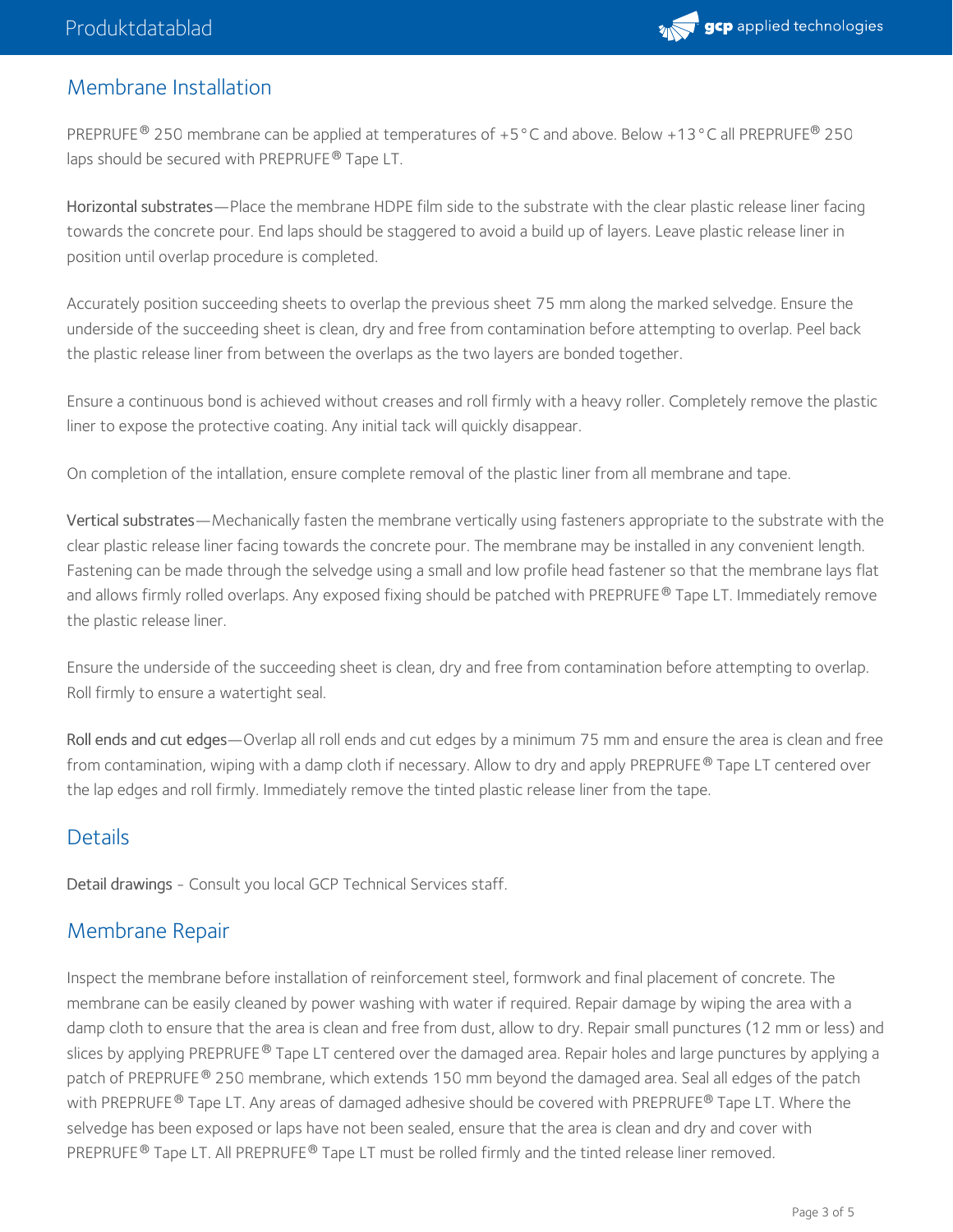

## Pouring of Concrete

Ensure the plastic release liner is removed from all areas of PREPRUFE 250 membrane and PREPRUFE Tape LT. **® ®**

It is recommended that concrete be poured within 40 days of application of the membrane. Concrete must be placed and compacted carefully to avoid damage to the membrane. Never use a sharp object to consolidate the concrete.

#### Removal of Formwork

PREPRUFE ® 250 membrane can be applied to removable formwork, such as slab perimeters, elevator and lift pits, etc. Once the concrete is poured the formwork must remain in place until the concrete has gained sufficient compressive strength to develop the surface bond. PREPRUFE® 250 Membrane is not recommended for conventional twin-sided wall forming systems.

A minimum concrete compressive strength of 20 N/mm<sup>2</sup> is recommended prior to stripping formwork supporting PREPRUFE® 250. Premature stripping\* may result in displacement of the membrane and/or spalling of the concrete.

\* As a quide, to reach the minimum compressive strength stated above, a structural concrete mix with an ultimate strength of 40 N/mm2 will typically require a cure time of approximately six days at an average ambient tempe

4ºC, or two days at 21ºC. Please contact your local GCP representative for more details.

# Supply

| <b>Dimensions (Nominal)</b>                          | PREPRUFE <sup>®</sup> 250 Membrane  | PREPRUFE <sup>®</sup> Tape LT |  |  |
|------------------------------------------------------|-------------------------------------|-------------------------------|--|--|
| Thickness                                            | $0.8$ mm                            |                               |  |  |
| Roll size                                            | $1.2 \text{ m} \times 35 \text{ m}$ | 100 mm x 15 m                 |  |  |
| Roll area                                            | $42 \text{ m}^2$                    |                               |  |  |
| Roll weight                                          | 42 kg                               | 2 kg                          |  |  |
| Minimum side/end laps                                | 75 mm                               | 75 mm                         |  |  |
| * LT denotes Low Temperature between -4°C and +30°C. |                                     |                               |  |  |
| <b>Ancillary Products</b>                            |                                     |                               |  |  |
| BITUTHENE® Liquid Membrane (LM)                      |                                     |                               |  |  |

### Declared values according to EN 13967

| Property              | <b>Declared Value</b> | <b>Test</b> |
|-----------------------|-----------------------|-------------|
|                       |                       | Method      |
| Visible defects - MDV | None                  | EN 1850-2   |
| Straightness - MDV    | Pass                  | EN 1848-2   |
| Length (m) - MDV      | $35.15 \pm 0.25$      | EN 1848-2   |
| Thickness (mm) - MDV  | $0.80 \pm 0.07$       | EN 1849-2   |